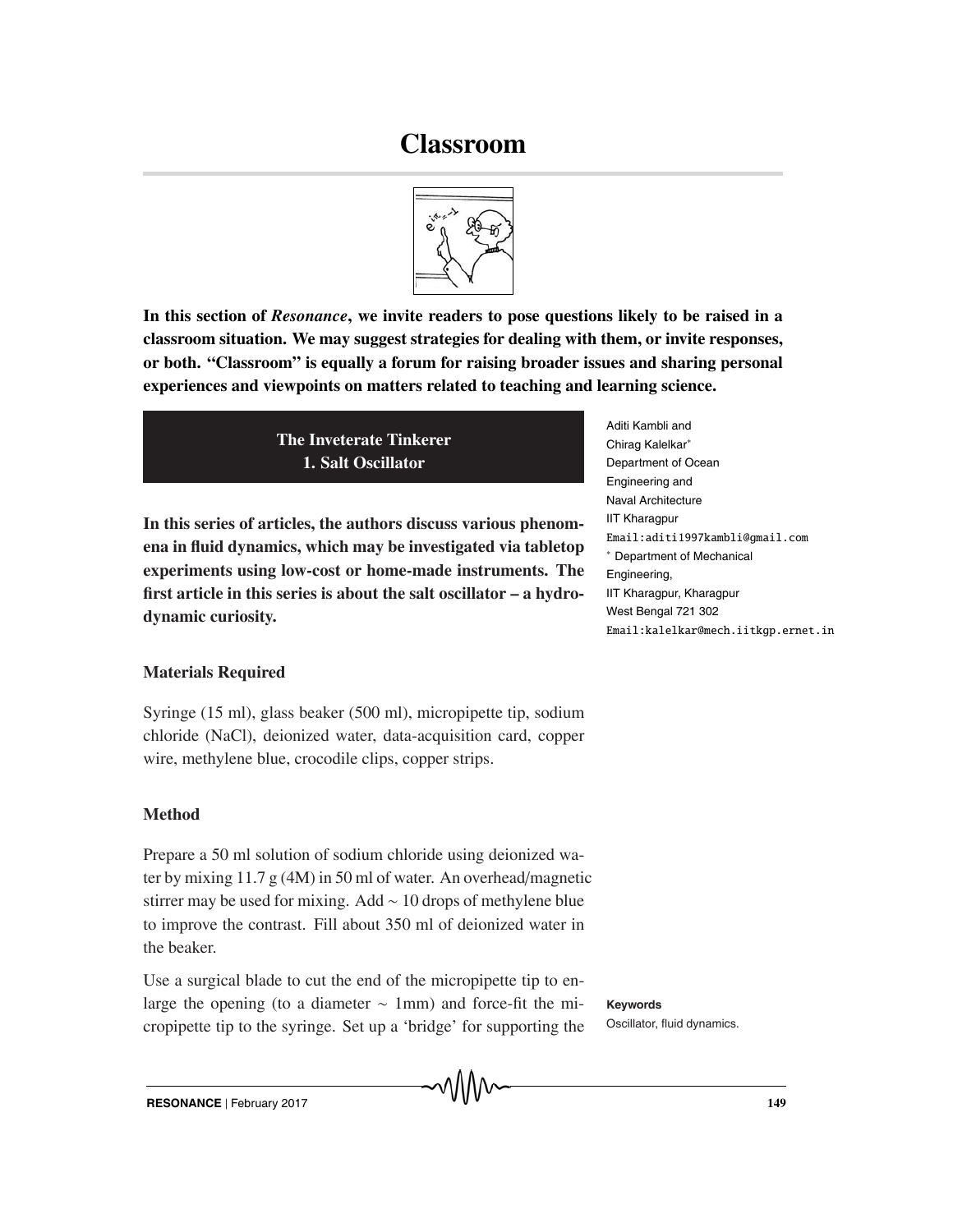

syringe. We used two pens, two pencils and some double-sided The downward and  $\qquad$  tape (see *Figure* 1). Fill up the syringe with NaCl solution (5 ml is sufficient) keeping your finger at the tapered end of the micropipette tip, and place the syringe on the bridge (see *Figure* 2). As soon as you release your finger from the open end of the micropipette tip, the salt solution streams downwards as a turbulent jet. After a few minutes, the level of the water in the beaker is higher than the level of the salt solution in the syringe, due to the higher density of the salt solution. The flow rate of the jet diminishes until the flow stops. You can now see a jet of water penetrating the tip and moving upwards into the syringe. The flow upwards eventually diminishes and stops. Subsequently, a jet of (diluted) NaCl solution streams downwards with the formation of a vortex ring. The downward and upward moving jets alternate periodically, and the oscillations continue until the liquids inside and outside the syringe equalize in density.

Use a data-acquisition card (DAQ) for recording the voltage difference. Crocodile clips are used to connect the copper wire with Non-sinusoidal the copper strips. The copper strip inserted in the syringe acts as one electrode, and the copper strip which is inserted into the water in the beaker acts as the reference electrode. We used a National Instruments USB-6211 DAQ card for our measurements. Note the non-sinusoidal oscillating voltage signal, which synchronizes

**Figure 1.** Top-view of the setup.

upward moving jets alternate periodically, and the oscillations continue until the liquids inside and outside the syringe equalize in density.

oscillating voltage signal synchronizes with the upward and downward motion of the jets.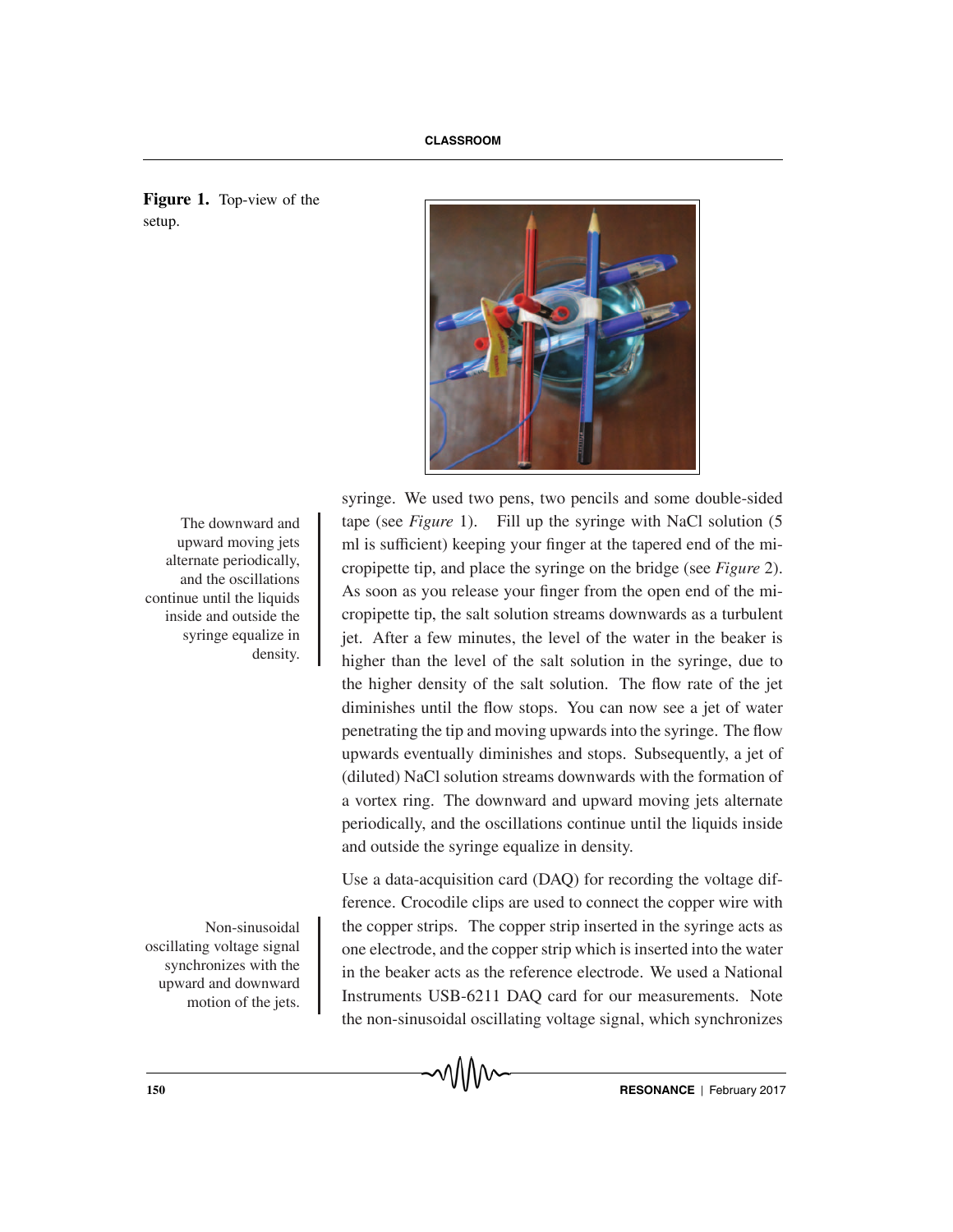





**Figure 2.** Side-view of the setup.

**Figure 3.** Voltage vs. time for the salt oscillator (4M NaCl).

**Figure 4.** Voltage vs. time for the salt oscillator (closeup view).

with the upward and downward motion of the jets (see *Figure* 3, and close-up view in *Figure* 4). Avoid disturbing the setup once the oscillations set in.

The classic Rayleigh–Taylor problem [1] concerns the instability of the interface between a dense liquid, overlaying a less dense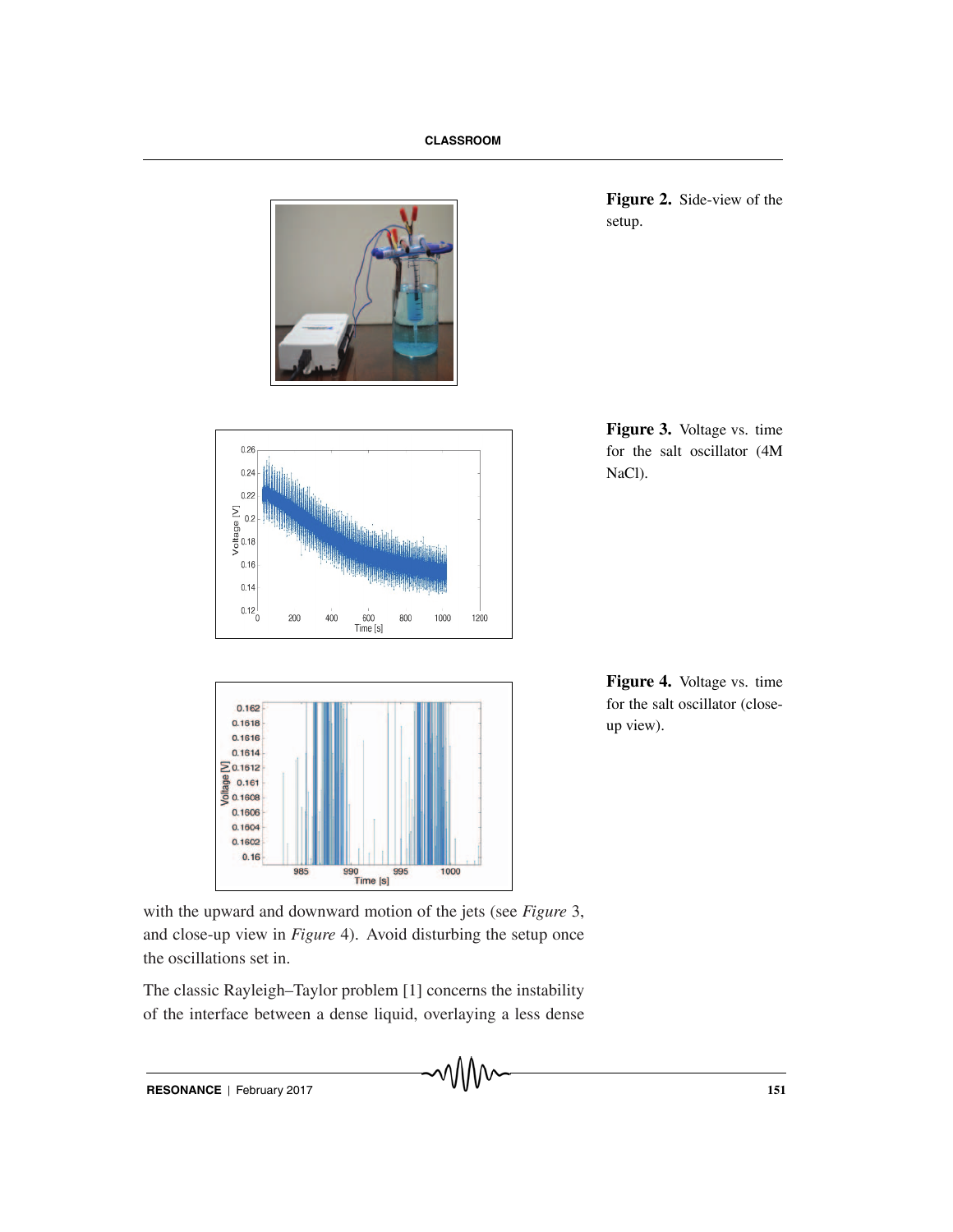liquid. The interface between the two liquids is unstable to largewavelength perturbations. The interface is never perfectly 'flat', and an intentional or spontaneous disturbance destabilises the interface. A fluid element in the less dense fluid penetrates into the upper (denser) fluid and accelerates upwards due to buoyancy. Similarly, a fluid element of higher density which penetrates into the lower liquid accelerates downwards due to gravity. Some papers that describe this phenomenon [2–4] suggest that the oscillations are a consequence of transitions between two steady states *viz.* with the micropipette tip filled with salt solution and with the micropipette tip filled with deionized water.

A close-up view of the jet may be seen in the following video: youtube.com/watch?v=VUfnKIycOYg

# **Suggestions for Further Work**

1. What happens to the oscillation period if you mix a halfteaspoon of surfactant (soap solution) to the water in the beaker?

2. What happens to the oscillation period if you increase the dynamic viscosity of the water in the beaker, by adding corn syrup/glycerol?

3. Add a pinch of polymer such as polyethylene oxide/polyacrylamide to the salt solution, and stir thoroughly using a magnetic stirrer. What happens to the oscillation period? Is there any visible change in the structure of the jets?

4. Change the outlet diameter of the micropipette tip by successively cutting the end of the tip to enlarge the diameter. Repeat the experiment and observe any changes in the oscillation period. Is there a range of tip diameters over which the oscillations are observed?

5. Reduce the concentration of the salt solution in discrete steps and observe any changes in the oscillation period.

6. Try the experiment using a mixture of 50% aqueous glycerol mixture in the syringe and deionized water in the beaker outside.



Scan the QR code to view the video.